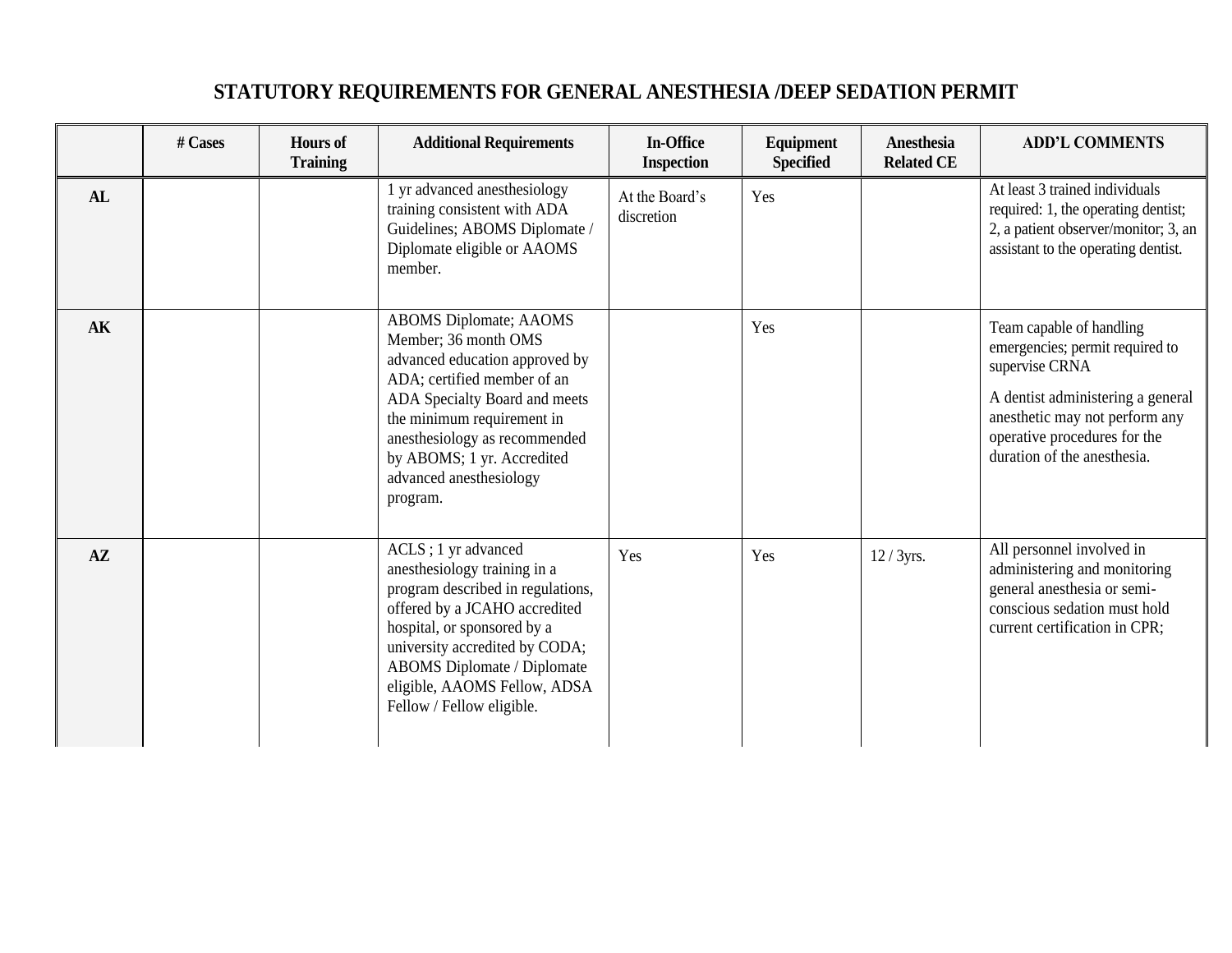|           | # Cases | <b>Hours</b> of<br><b>Training</b> | <b>Additional Requirements</b>                                                                                                                                                                                                                        | <b>In-Office</b><br><b>Inspection</b> | Equipment<br><b>Specified</b> | Anesthesia<br><b>Related CE</b> | <b>ADD'L COMMENTS</b>                                                                                                                                                                                                                                                                                                                                                                                                                                   |
|-----------|---------|------------------------------------|-------------------------------------------------------------------------------------------------------------------------------------------------------------------------------------------------------------------------------------------------------|---------------------------------------|-------------------------------|---------------------------------|---------------------------------------------------------------------------------------------------------------------------------------------------------------------------------------------------------------------------------------------------------------------------------------------------------------------------------------------------------------------------------------------------------------------------------------------------------|
| AR        |         |                                    | ACLS; Didactic and clinical<br>program accredited by CODA<br>resulting in dentist becoming<br>clinically competent in<br>administration of Deep Sedation;<br>residency in general anesthesia at<br>institution certified by the ASA,<br>AMA, or JCHA. | Yes                                   | Yes                           |                                 | Operative supervision is required<br>for Deep Sedation and General<br>Anesthesia.<br>3 individuals required: treating<br>practitioner who may direct the<br>sedation; individual to assist with<br>observation and monitoring and<br>who may administer drugs if<br>appropriately licensed; and other<br>personnel to assist the operator as<br>necessary.<br>Staff monitoring patients at this<br>level must hold a permit as a<br>Sedation Assistant. |
| CA        |         |                                    | 1 yr. residency program in general<br>anesthesia approved by ADSA;<br>graduate program in OMS<br>approved by CODA.                                                                                                                                    | Yes                                   | Yes                           | 15                              |                                                                                                                                                                                                                                                                                                                                                                                                                                                         |
| CO        |         |                                    | BLS & ACLS; 2 yr. residency<br>program in general anesthesia<br>approved by ADSA; post-doctoral<br>training program (e.g., OMS)<br>commensurate with ADA<br>Guidelines.                                                                               | Yes                                   | Yes                           |                                 | 3 individuals required:<br>supervising dentist qualified to<br>administer anesthesia and 2<br>individuals, at least one of whom<br>is trained in patient monitoring.                                                                                                                                                                                                                                                                                    |
| <b>CT</b> |         |                                    | ACLS; Completion of either ADA<br>approved post-doc course in<br>anesthesiology or OMS,<br>certification from OMS board or<br>designation of practice limited to<br>OMS.                                                                              | Yes                                   | Yes                           |                                 | Entire staff must be BLCS<br>certified.                                                                                                                                                                                                                                                                                                                                                                                                                 |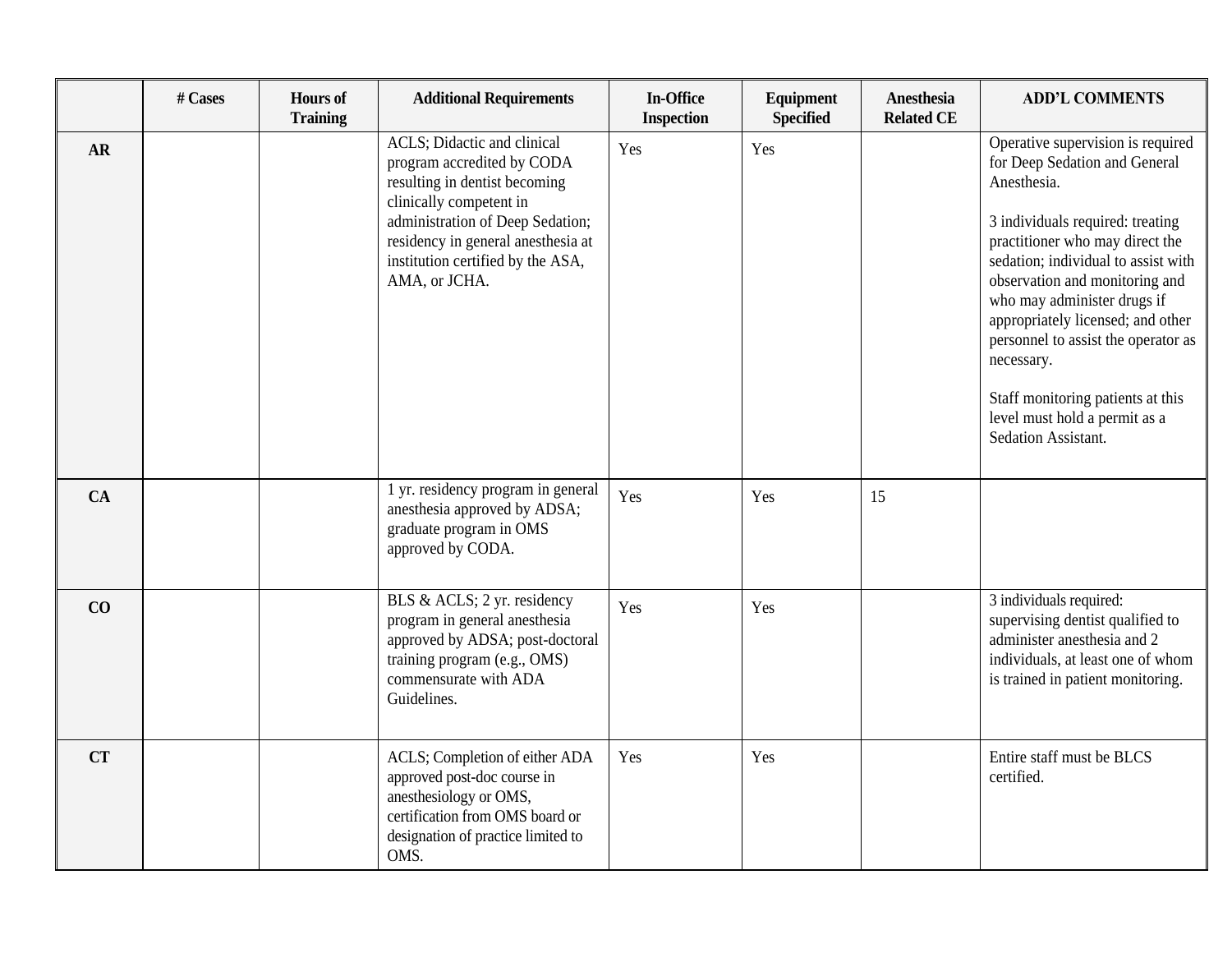|                     | # Cases | <b>Hours of</b><br><b>Training</b> | <b>Additional Requirements</b>                                                                                                                                               | <b>In-Office</b><br><b>Inspection</b> | Equipment<br><b>Specified</b> | Anesthesia<br><b>Related CE</b> | <b>ADD'L COMMENTS</b>                                                                                                                                                                                   |
|---------------------|---------|------------------------------------|------------------------------------------------------------------------------------------------------------------------------------------------------------------------------|---------------------------------------|-------------------------------|---------------------------------|---------------------------------------------------------------------------------------------------------------------------------------------------------------------------------------------------------|
|                     |         |                                    |                                                                                                                                                                              |                                       |                               |                                 |                                                                                                                                                                                                         |
| DE                  |         |                                    | ACLS; 2 yrs advanced<br>anesthesiology training consistent<br>with ADA Guidelines; ABOMS<br>Diplomate, CODA OMS<br>residency, ADSA Fellow.                                   | Yes                                   | Yes                           |                                 |                                                                                                                                                                                                         |
| <b>FL</b>           | 20      |                                    | ACLS or ATLS; 1 yr advanced<br>anesthesiology training consistent<br>with ADA Guidelines; AMOMS<br>Diplomate; ABOMS examination<br>eligible; AAOMS member;<br>ADSA Fellow.   | Yes                                   | Yes                           | $\overline{4}$                  | 3 appropriately trained<br>individuals required: the<br>operating dentist, a person<br>responsible for monitoring the<br>patient, and a person to assist the<br>operating dentist.                      |
| <b>GA</b>           |         |                                    | 1 yr. advanced anesthesiology<br>training at an accredited<br>institution; ABOMS Diplomate,<br>AAOMS Member; ADSA Fellow.                                                    | Yes                                   | Yes                           | 4 per 2 yrs.                    | All staff CPR certified.                                                                                                                                                                                |
| $\mathbf{H}^{1[1]}$ |         |                                    | 2 yrs advanced academic study in<br>a training program consistent with<br><b>ADA Guidelines; ABOMS</b><br>Diplomate; ABOMS exam<br>eligible; AAOMS member; DSA<br>Fellow.    | At Board's<br>discretion              | Yes                           |                                 | Team capable of handling an<br>emergency                                                                                                                                                                |
| ID                  |         |                                    | ACLS; 1 yr advance<br>anesthesiology training consistent<br>with ADA Guidelines; ABOMS<br>Diplomate; AAOMS member;<br>ADSA Fellow; established<br>protocol or admission to a | Yes                                   | Yes                           | 25 hrs /5 years                 | 3 qualified individuals required:<br>person to direct the sedation,<br>person whose primary<br>responsibilities are observation<br>and monitoring of the patient,<br>and an assistant for the operator. |

 $\overline{a}$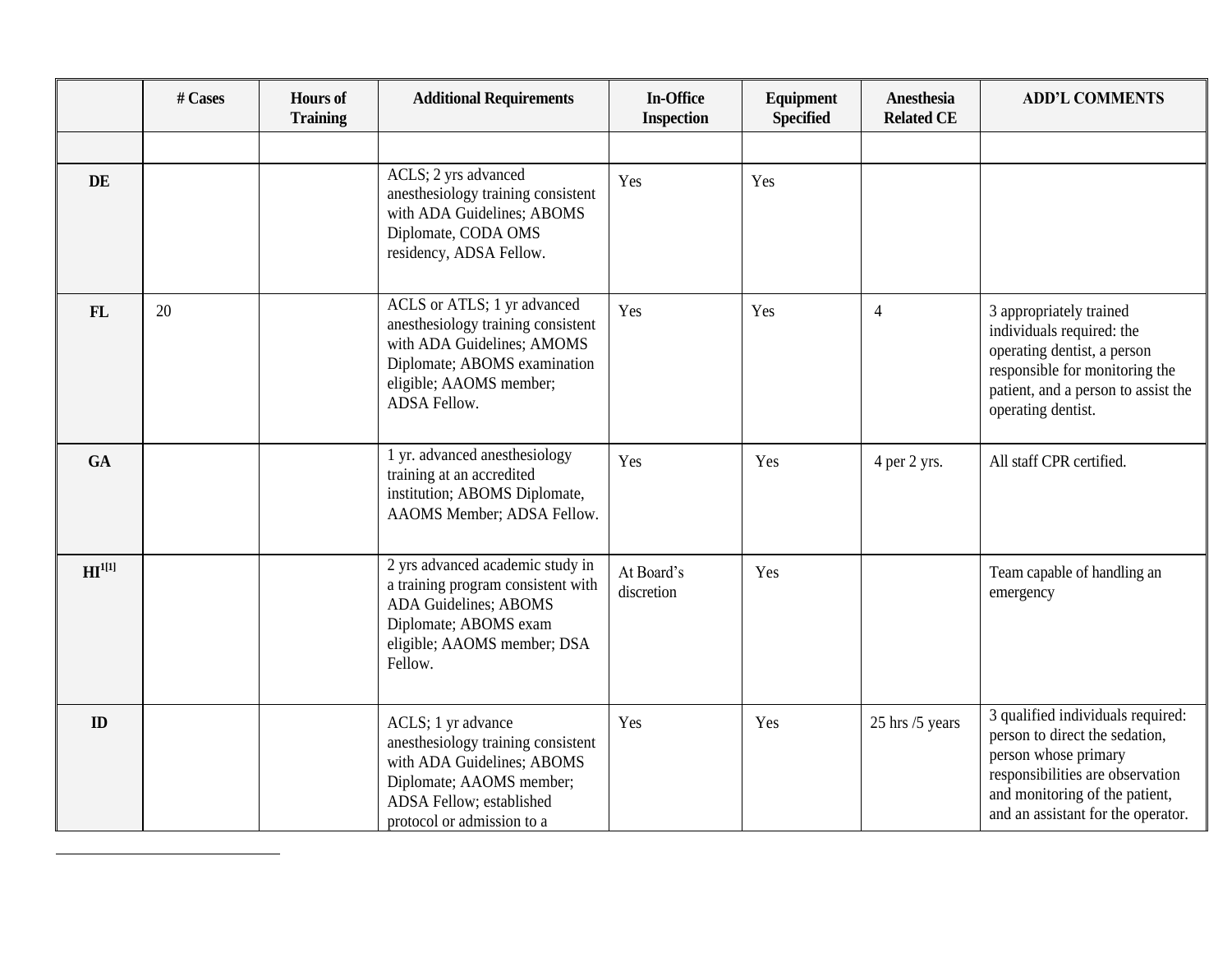|              | # Cases | <b>Hours of</b><br><b>Training</b> | <b>Additional Requirements</b>                                                                                                                                                                                                 | <b>In-Office</b><br><b>Inspection</b> | <b>Equipment</b><br><b>Specified</b> | Anesthesia<br><b>Related CE</b>                                                                                                                       | <b>ADD'L COMMENTS</b>                                                                                                                                                                                      |
|--------------|---------|------------------------------------|--------------------------------------------------------------------------------------------------------------------------------------------------------------------------------------------------------------------------------|---------------------------------------|--------------------------------------|-------------------------------------------------------------------------------------------------------------------------------------------------------|------------------------------------------------------------------------------------------------------------------------------------------------------------------------------------------------------------|
|              |         |                                    | recognized hospital.                                                                                                                                                                                                           |                                       |                                      |                                                                                                                                                       |                                                                                                                                                                                                            |
| $\mathbf{L}$ |         |                                    | 2 yrs advanced anesthesiology<br>training consistent with ADA<br>Guidelines; ABOMS Diplomate;<br>ABOMS exam eligible; OMS<br>specialty license.                                                                                | At Board's<br>discretion.             | Yes                                  | 4 hrs.                                                                                                                                                | 2 individuals required, in<br>addition to the dentist, capable of<br>assisting with procedures,<br>problems and emergencies<br>incident to the administration of<br>such sedation (e.g., BLS).             |
| IN           |         |                                    | ACLS; 1 year advanced<br>anesthesiology training in a<br>residency in anesthesiology or<br>oral surgery                                                                                                                        |                                       | Yes                                  | 5                                                                                                                                                     | 3 individuals required: 1 dentist<br>who holds a permit to administer<br>general anesthesia or deep<br>sedation and at least 2 persons<br>who are employed in the dental<br>office that are BLS certified. |
| IA           |         |                                    | ACLS, Successful completion of<br>Part II of the ADA Guidelines and<br>formal training in airway mgt.; 1<br>yr. advanced anesthesiology<br>training; or ABOMS Diplomate;<br>ABOMS exam eligible; AAOMS<br>member, ADSA Fellow. | At Board's<br>discretion.             | Yes                                  | 6                                                                                                                                                     | Auxiliary personnel shall<br>maintain current certification in<br>BLS and be capable of<br>administering BLS.                                                                                              |
| KS           |         |                                    | Approved course and residency<br>program, advanced OMS program,<br>or 1 year advanced anesth. training<br>consistent with ADA Guidelines.                                                                                      | Yes                                   | Yes                                  | Dentist must<br>provide<br>evidence of<br>having<br>performed<br>minimum of 48<br>Level II<br>procedures<br>during the 2 yrs<br>preceding<br>renewal. |                                                                                                                                                                                                            |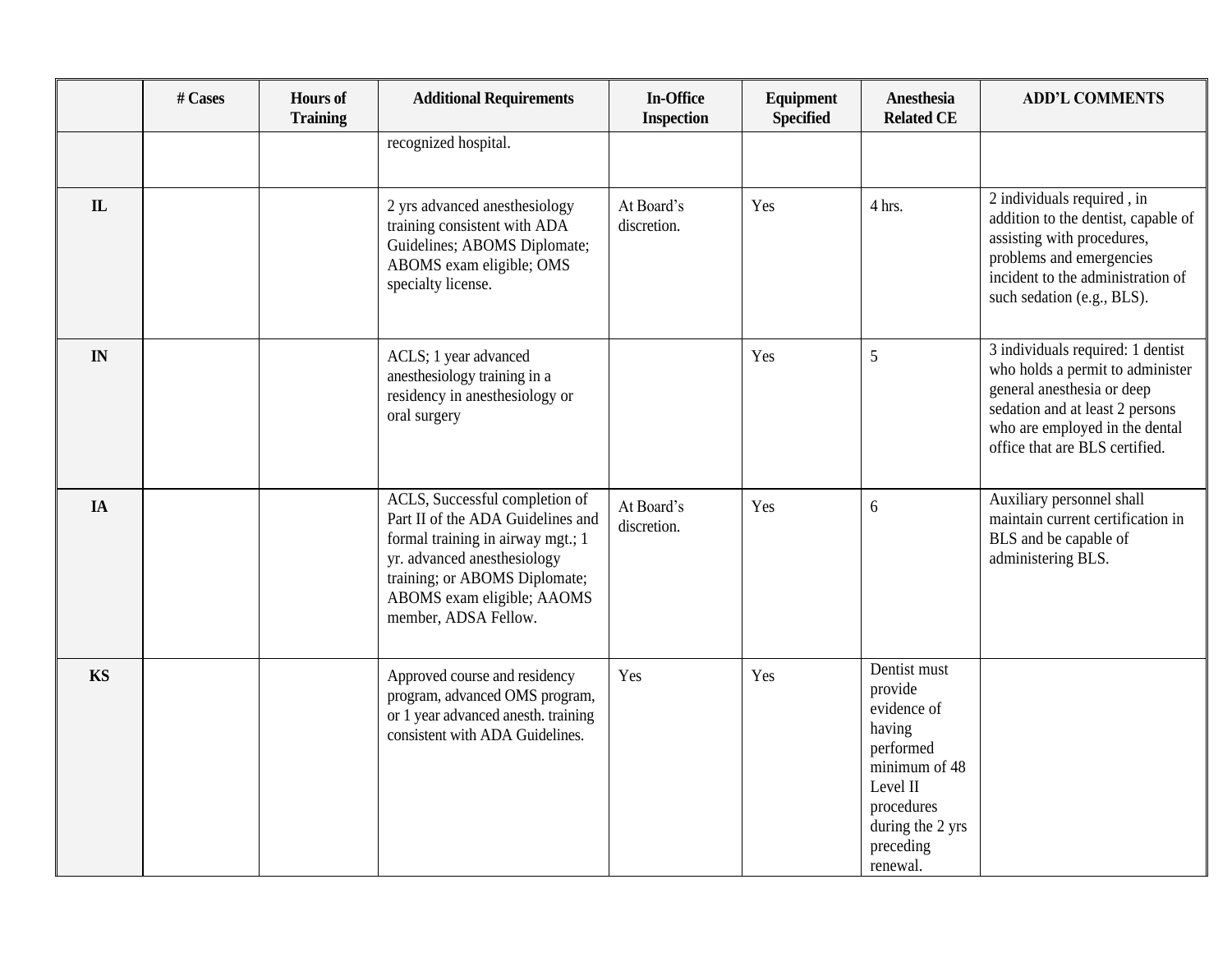|           | # Cases | <b>Hours</b> of<br><b>Training</b> | <b>Additional Requirements</b>                                                                                                                                             | <b>In-Office</b><br><b>Inspection</b> | Equipment<br><b>Specified</b> | <b>Anesthesia</b><br><b>Related CE</b> | <b>ADD'L COMMENTS</b>                                                                                                                                                                                                                                                                                                                                    |
|-----------|---------|------------------------------------|----------------------------------------------------------------------------------------------------------------------------------------------------------------------------|---------------------------------------|-------------------------------|----------------------------------------|----------------------------------------------------------------------------------------------------------------------------------------------------------------------------------------------------------------------------------------------------------------------------------------------------------------------------------------------------------|
|           |         |                                    |                                                                                                                                                                            |                                       |                               |                                        |                                                                                                                                                                                                                                                                                                                                                          |
| KY        |         |                                    | ACLS or PALS; 1 yr advanced<br>anesthesiology training in<br>program consistent with ADA<br>Guidelines; ABOMS Diplomate<br>or ABOMS exam eligible.                         | At Board's<br>Discretion.             | Yes                           | 6 per 2 yrs.                           | Staff assisting with the<br>administration of general<br>anesthesia or deep sedation shall<br>have current certification in BLS.<br>3 individuals required: The<br>qualified operating dentist to<br>direct the general anesthesia or<br>deep sedation; A person to<br>observe and monitor the patient<br>and; An assistant to the operating<br>dentist. |
| LA        |         |                                    | Certification in ACLS - PALS if<br>patient under 13; CODA<br>approved OMS program; program<br>consistent with ADA Guidelines.                                              |                                       | Yes                           |                                        | 2 auxiliaries currently certified in<br>BLS must be available to assist<br>the dentist in an emergency.                                                                                                                                                                                                                                                  |
| <b>ME</b> |         |                                    | BCLS & ACS or appropriate<br>emergency mgt. course.<br>Appropriate CODA accredited<br>advanced education program<br>commensurate w/ Part IV. C of<br><b>ADA</b> Guidelines | Yes                                   | Yes                           |                                        | Must employ & document use of<br>continuous ECG monitoring.<br>Must not have more than one<br>patient under deep<br>sedation/general anesthesia and/or<br>moderate sedation simultaneously.                                                                                                                                                              |
| <b>MD</b> |         |                                    | 1 yr. advanced anesthesiology<br>training; ABOMS Diplomate,<br>ABOMS exam eligible, AAOMS<br>Member, CODA OMS residency<br>completion, ADSA Fellow.                        | Yes                                   | Yes                           |                                        |                                                                                                                                                                                                                                                                                                                                                          |
| <b>MA</b> |         |                                    | 1 yr. advanced anesthesiology<br>training; meeting ABOMS                                                                                                                   | Yes                                   | Yes                           |                                        | Staff certified in CPR                                                                                                                                                                                                                                                                                                                                   |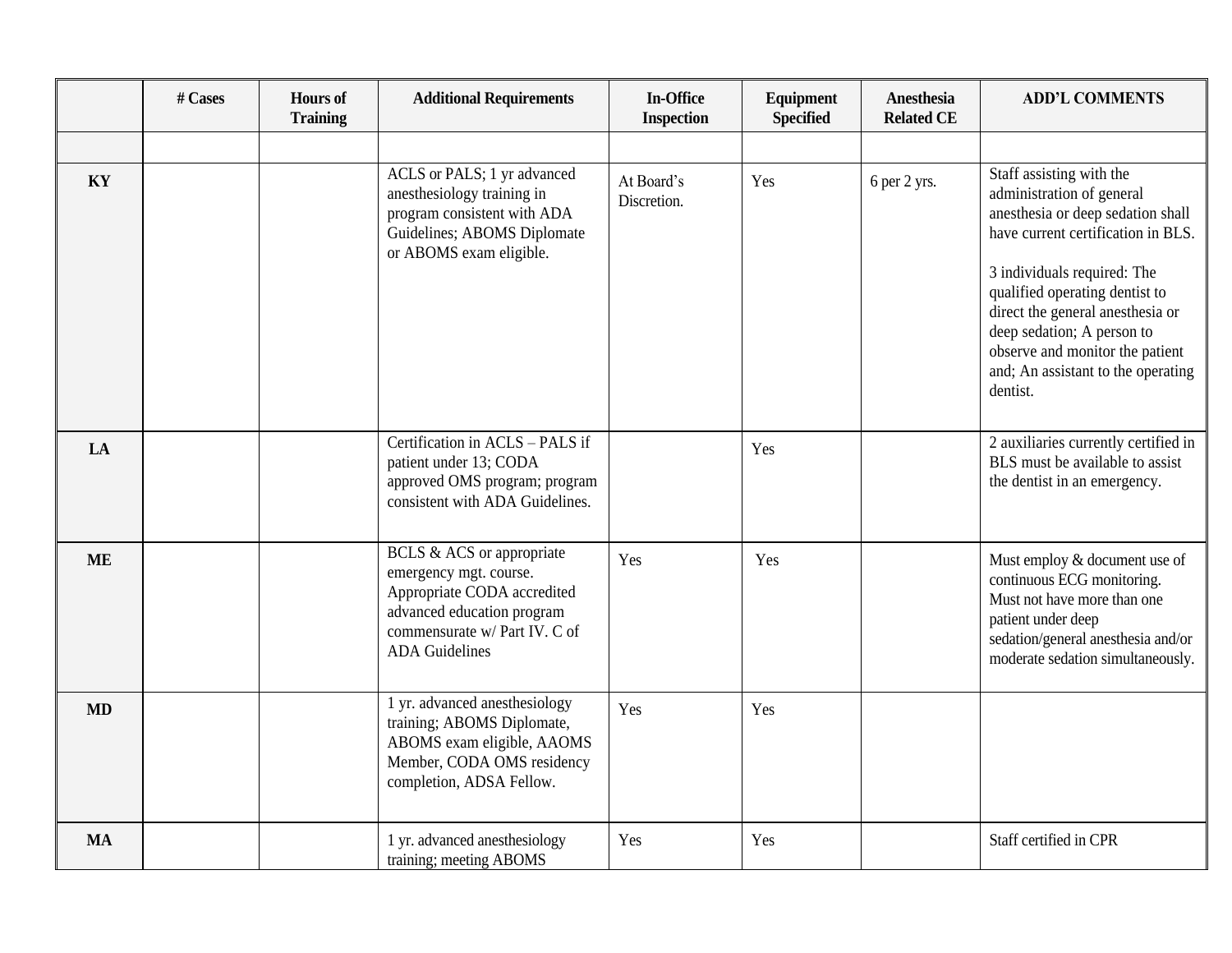|           | # Cases | <b>Hours</b> of<br><b>Training</b> | <b>Additional Requirements</b>                                                                                                                                                                                                                                                                                                                                                                                                         | <b>In-Office</b><br><b>Inspection</b> | Equipment<br><b>Specified</b> | <b>Anesthesia</b><br><b>Related CE</b> | <b>ADD'L COMMENTS</b>                                                                                      |
|-----------|---------|------------------------------------|----------------------------------------------------------------------------------------------------------------------------------------------------------------------------------------------------------------------------------------------------------------------------------------------------------------------------------------------------------------------------------------------------------------------------------------|---------------------------------------|-------------------------------|----------------------------------------|------------------------------------------------------------------------------------------------------------|
|           |         |                                    | requirements or ADSA Fellow.                                                                                                                                                                                                                                                                                                                                                                                                           |                                       |                               |                                        |                                                                                                            |
| MI        |         |                                    | ACLS; 1 year advanced<br>anesthesiology training.                                                                                                                                                                                                                                                                                                                                                                                      |                                       | Yes                           |                                        |                                                                                                            |
| <b>MN</b> |         |                                    | ACLS; CODA program resulting<br>in the dentist becoming clinically<br>competent in the administration of<br>general anesthesia. Program must<br>be equivalent to a program for<br>advanced specialty education in<br>OMS; or 1 yr. residency in<br>general anesthesia at an ASA,<br>AMA, or JCHA certified<br>institution resulting in the dentist<br>becoming clinically competent in<br>the administration of general<br>anesthesia. |                                       |                               |                                        |                                                                                                            |
| <b>MS</b> |         |                                    | ACLS; Advanced anesthesiology<br>program consistent with ADA<br>Guidelines.                                                                                                                                                                                                                                                                                                                                                            | Yes                                   | Yes                           |                                        | Auxiliary personnel must be<br>certified in CPR.                                                           |
| <b>MO</b> |         |                                    | ACLS; Post-doctoral training<br>program in anesthesia consistent<br>with ADA Guidelines, CODA<br>OMS program, anesthesiology<br>program approved by ACGME or<br>AOA.                                                                                                                                                                                                                                                                   | Yes                                   | Yes                           |                                        | Anesthesia team members must<br>be certified in CPR, BLS or<br>ACLS.                                       |
| <b>MT</b> |         |                                    | <b>ACLS</b>                                                                                                                                                                                                                                                                                                                                                                                                                            | Yes                                   | Yes                           | 20 per 3 yrs.                          | With respect to a full general<br>anesthesia facility, in addition to<br>the dentist and dental assistant, |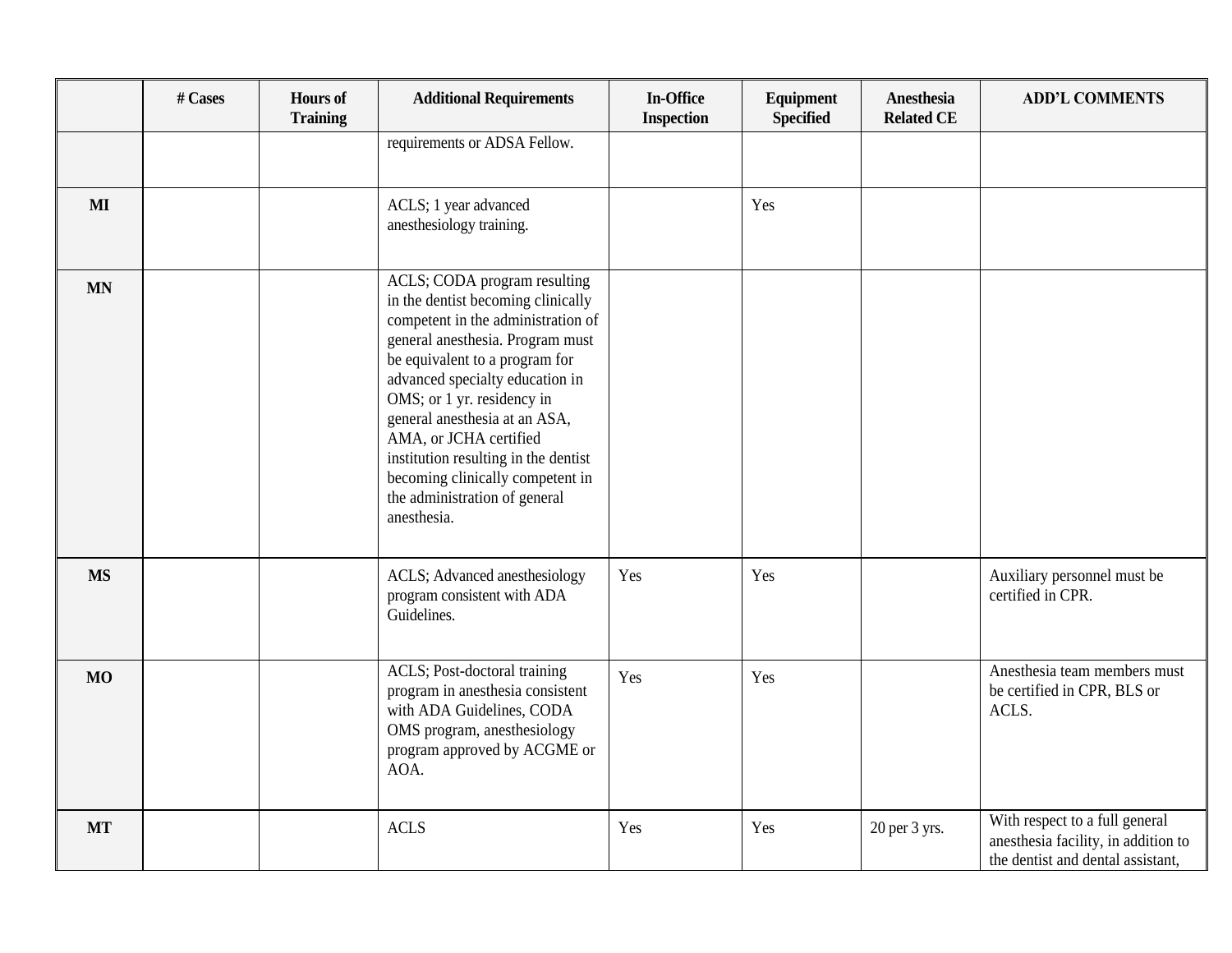|           | # Cases | <b>Hours</b> of<br><b>Training</b> | <b>Additional Requirements</b>                                                                    | <b>In-Office</b><br><b>Inspection</b> | Equipment<br><b>Specified</b> | Anesthesia<br><b>Related CE</b> | <b>ADD'L COMMENTS</b>                                                                                                                                                                                                                                                                                                                                                                                                                                                                                                                                                                                                                                                                                                                                      |
|-----------|---------|------------------------------------|---------------------------------------------------------------------------------------------------|---------------------------------------|-------------------------------|---------------------------------|------------------------------------------------------------------------------------------------------------------------------------------------------------------------------------------------------------------------------------------------------------------------------------------------------------------------------------------------------------------------------------------------------------------------------------------------------------------------------------------------------------------------------------------------------------------------------------------------------------------------------------------------------------------------------------------------------------------------------------------------------------|
|           |         |                                    |                                                                                                   |                                       |                               |                                 | there must be at least one person<br>present to monitor vital signs.<br>That person must be either: (i)<br>an anesthesiologist licensed to<br>practice medicine in the state of<br>Montana; or (ii) a certified<br>registered nurse anesthetist<br>recognized in that specialty by<br>the Montana board of nursing; or<br>(iii) a trained health professional<br>who has received at least one<br>year of postgraduate training in<br>the administration of general<br>anesthesia.<br>With respect to light general<br>anesthesia, in addition to the<br>dentist and dental assistant, there<br>must be one person present<br>whose duties are to monitor vital<br>signs. This person must be<br>trained in BLS and their task<br>dedicated to monitoring. |
| <b>NE</b> |         |                                    | 1 yr advanced anesthesiology<br>training; ABOMS Diplomat,<br>ABOMS exam eligible, ADSA<br>Fellow. | Yes                                   | Yes                           |                                 | Assistant shall be BLS certified.                                                                                                                                                                                                                                                                                                                                                                                                                                                                                                                                                                                                                                                                                                                          |
| <b>NV</b> |         |                                    | Advanced training in<br>anesthesiology consistent with<br>ADA Guidelines; CODA OMS<br>program.    | Yes                                   | Yes                           | 3 per 2 yrs.                    | Auxiliary personnel must be<br>certified in CPR.                                                                                                                                                                                                                                                                                                                                                                                                                                                                                                                                                                                                                                                                                                           |
| <b>NH</b> |         |                                    | Advanced anesthesiology training                                                                  | Yes                                   | Yes                           |                                 | Staff/Equipment as set forth in                                                                                                                                                                                                                                                                                                                                                                                                                                                                                                                                                                                                                                                                                                                            |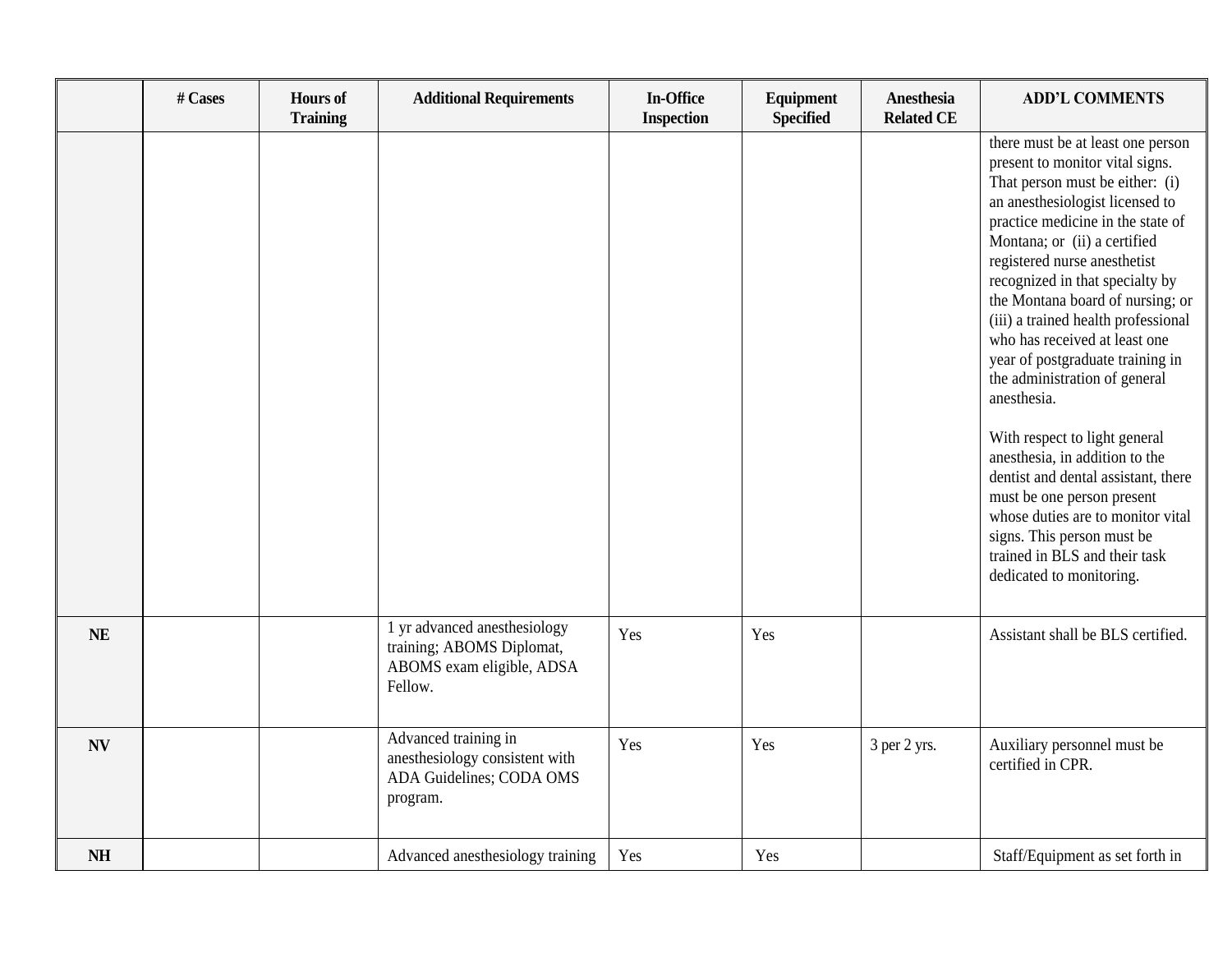|           | # Cases | <b>Hours</b> of<br><b>Training</b> | <b>Additional Requirements</b>                                                                                                                                                                                                                     | In-Office<br><b>Inspection</b> | Equipment<br><b>Specified</b> | Anesthesia<br><b>Related CE</b>                                                                                                                                                                                                                                                                                                | <b>ADD'L COMMENTS</b>                                                                                                                                                                                                                                                                                    |
|-----------|---------|------------------------------------|----------------------------------------------------------------------------------------------------------------------------------------------------------------------------------------------------------------------------------------------------|--------------------------------|-------------------------------|--------------------------------------------------------------------------------------------------------------------------------------------------------------------------------------------------------------------------------------------------------------------------------------------------------------------------------|----------------------------------------------------------------------------------------------------------------------------------------------------------------------------------------------------------------------------------------------------------------------------------------------------------|
|           |         |                                    | consistent with ADA Guidelines;<br>advanced anesthesiology training<br>as described in the CODA<br>requirements for each advanced<br>program.                                                                                                      |                                |                               |                                                                                                                                                                                                                                                                                                                                | 2006 AAOMS Manual or 2007<br>ADA Use Guidelines.                                                                                                                                                                                                                                                         |
| <b>NJ</b> |         |                                    | 3 yrs. postdoctoral training in oral<br>surgery, or a minimum one-year<br>training course in anesthesiology;<br>or Diplomate in oral surgery or is<br>Board-eligible in oral surgery; or<br><b>ADSA Fellow or AAOMS</b><br>Member or NJOMS Member. | Yes                            | Yes                           | 20 per 2 yrs.                                                                                                                                                                                                                                                                                                                  | Must employ no fewer than two<br>persons who must be present in<br>the office, at least one of whom<br>assists in monitoring. Such<br>personnel shall be certified by the<br>permit holder as being trained in<br>and capable of monitoring vital<br>signs, and of assisting in<br>emergency procedures. |
| <b>NM</b> |         |                                    | ACLS; Advanced anesthesiology<br>program consistent with ADA<br>Guidelines; ADA accredited post-<br>doctoral training program (e.g.<br>oral and maxillofacial surgery),<br>affording appropriate<br>anesthesiology training.                       | Yes                            | Yes                           | Any dentist<br>holding enteral<br>anxiolysis<br>(minimal<br>sedation), CSI,<br>CSII, deep<br>sedation and<br>permit at large<br>(AAL) are<br>required to have<br>a minimum of 5<br>hrs of CE for<br>the permit<br>renewal (every<br>$6 \text{ yrs}$ ) in<br>medical<br>emergencies,<br>air way<br>management,<br>pharmacology, | Auxiliary personnel must have<br>BLS certification.                                                                                                                                                                                                                                                      |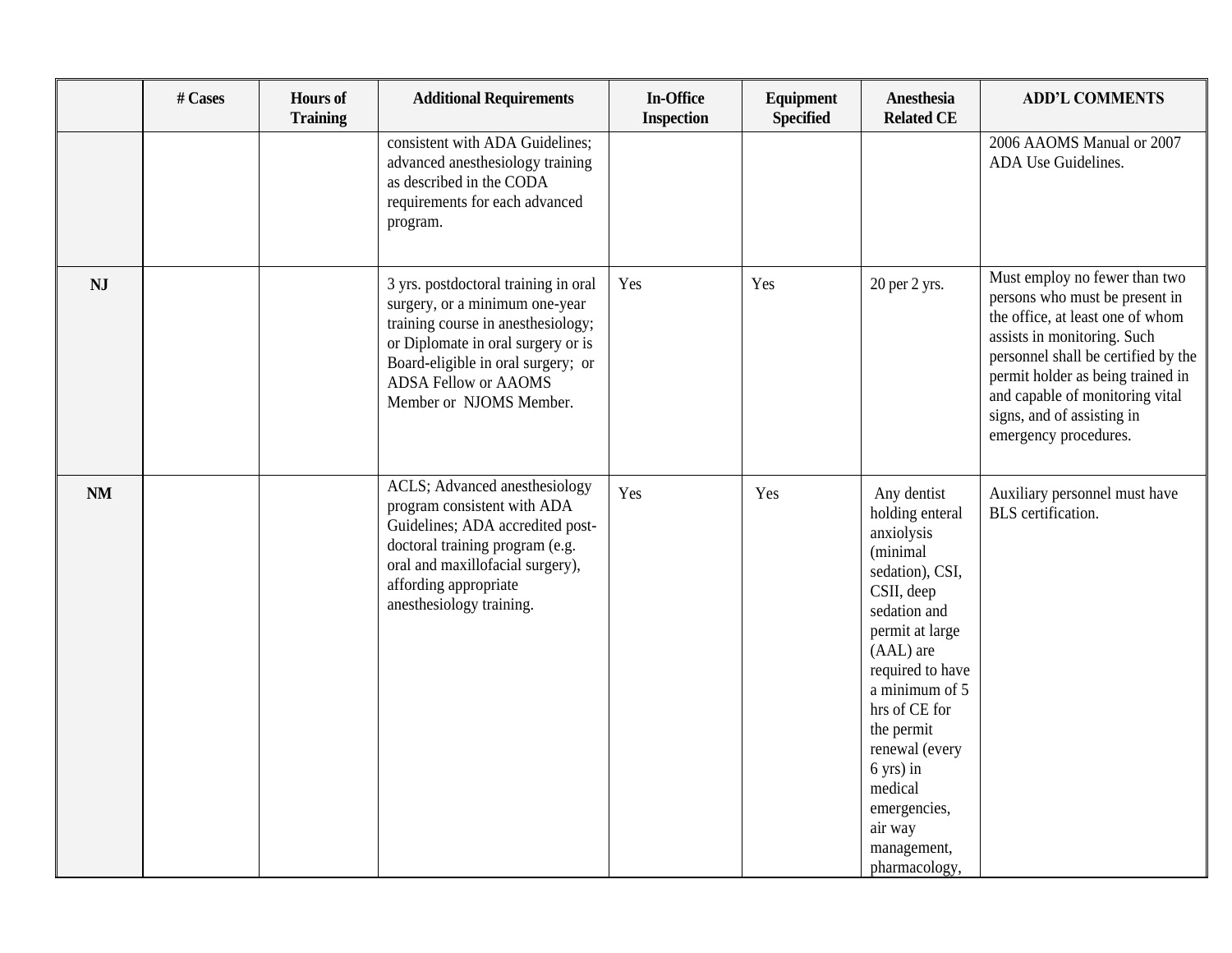|           | # Cases | <b>Hours</b> of<br><b>Training</b> | <b>Additional Requirements</b>                                                                                                                                                                                                                                                                           | <b>In-Office</b><br><b>Inspection</b> | Equipment<br><b>Specified</b> | Anesthesia<br><b>Related CE</b>  | <b>ADD'L COMMENTS</b>                                                                                                                                                                                                                                                                                                                                 |
|-----------|---------|------------------------------------|----------------------------------------------------------------------------------------------------------------------------------------------------------------------------------------------------------------------------------------------------------------------------------------------------------|---------------------------------------|-------------------------------|----------------------------------|-------------------------------------------------------------------------------------------------------------------------------------------------------------------------------------------------------------------------------------------------------------------------------------------------------------------------------------------------------|
|           |         |                                    |                                                                                                                                                                                                                                                                                                          |                                       |                               | or anesthesia<br>related topics. |                                                                                                                                                                                                                                                                                                                                                       |
| <b>NY</b> |         |                                    | ACLS; 2 yrs post-doctoral<br>education acceptable to the<br>department and accredited by an<br>acceptable accrediting body; or a<br>graduate level program in OMS<br>acceptable to the department and<br>accredited by an acceptable<br>accrediting body. See also 2001<br>and 2004 grandfather clauses. |                                       | Yes                           |                                  | 3 individuals must be present in<br>the operatory: a licensed dentist<br>or licensed physician qualified to<br>administer the deep sedation or<br>general anesthesia, and two<br>additional individuals, certified<br>in BLS.                                                                                                                         |
| NC        |         |                                    | ACLS or its age specific<br>equivalent; 1 yr. advanced<br>anesthesiology training; CODA<br>OMS program; ABOMS<br>Diplomate or ABOMS exam<br>eligible; ADSA Fellow.                                                                                                                                       | Yes                                   | Yes                           |                                  | Auxiliary personnel certified in<br>BLS.                                                                                                                                                                                                                                                                                                              |
| ND        |         |                                    | Dental Examiners must be<br>satisfied the applicant is in<br>compliance with ADA policy<br>statement: The Use of Conscious<br>Sedation, Deep Sedation and<br>General Anesthesia for Dentists.                                                                                                            | Yes                                   |                               |                                  | PALS is required for administration<br>of general anesthesia and conscious<br>sedation on patients age 8 and under.<br>This requirement is effective<br>immediately for new applicants and<br>effective Dec. 2007 for current ND<br>dentists as part of licensure renewal.<br>This requirement is found in the ND<br>anesthesia/sedation application. |
| <b>OH</b> |         |                                    | ACLS or its age-appropriate<br>equivalent; Accredited post-<br>doctoral training program which<br>affords appropriate anesthesia<br>training; approved ACGME<br>accredited post-doctoral training<br>program in anesthesiology; 1 yr                                                                     | Yes                                   | Yes                           | 6 per 2 yrs.                     | Permit holder must agree to have<br>available adequate personnel as<br>recommended in the ADA's<br>Guidelines and/or AAOMS's<br>"Office Anesthesia Evaluation<br>Manual."                                                                                                                                                                             |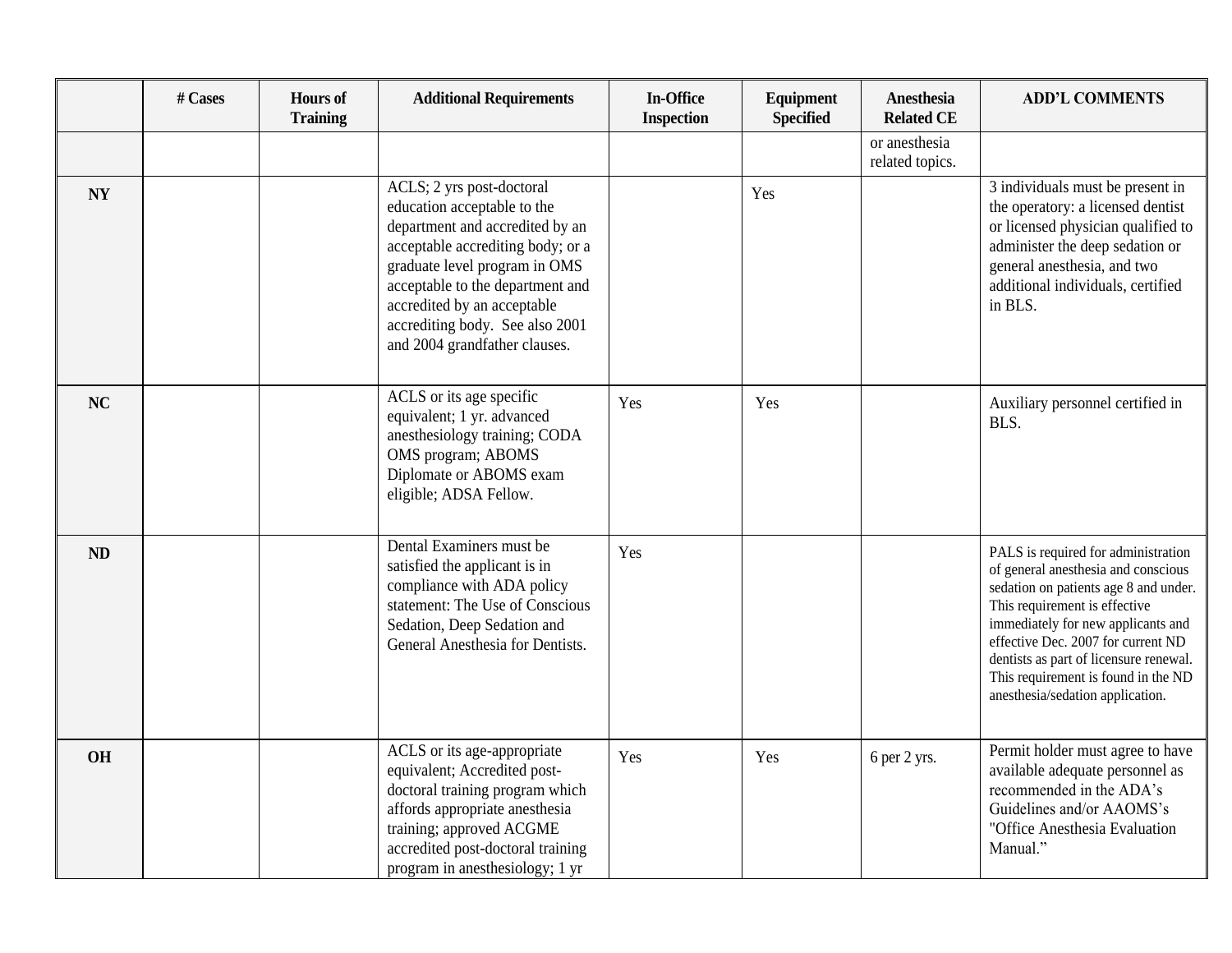|           | # Cases | <b>Hours</b> of<br><b>Training</b> | <b>Additional Requirements</b>                                                                                                                                                                                                                                                                                                               | <b>In-Office</b><br><b>Inspection</b> | Equipment<br><b>Specified</b> | Anesthesia<br><b>Related CE</b> | <b>ADD'L COMMENTS</b>                                                                                                                                                                                                                                                               |
|-----------|---------|------------------------------------|----------------------------------------------------------------------------------------------------------------------------------------------------------------------------------------------------------------------------------------------------------------------------------------------------------------------------------------------|---------------------------------------|-------------------------------|---------------------------------|-------------------------------------------------------------------------------------------------------------------------------------------------------------------------------------------------------------------------------------------------------------------------------------|
|           |         |                                    | advanced anesthesiology training<br>from a JCAHO accredited<br>institution that meets the<br>objectives provided in the ADA<br>Guidelines.                                                                                                                                                                                                   |                                       |                               |                                 |                                                                                                                                                                                                                                                                                     |
| OK        |         |                                    | ACLS or PALS; 2 yrs. years<br>advanced anesthesiology training<br>consistent with ADA Guidelines;<br>Specialty certification in OMS;<br>ADSA Fellow.                                                                                                                                                                                         | Yes                                   | Yes                           | 6 per 3 yrs.                    | 2 assistants involved in the<br>procedure currently certified in<br>BLS.                                                                                                                                                                                                            |
| <b>OR</b> |         |                                    | <b>ACLS</b> or PALS; Advanced<br>anesthesiology training consistent<br>with ADA Guidelines;<br>Completion of an ADA accredited<br>postdoctoral training program<br>which affords comprehensive<br>anesthesiology training; In lieu of<br>these requirements, Board may<br>accept equivalent training or<br>experience in general anesthesia. | Yes                                   | Yes                           | 14 per 2 yrs.                   | Persons serving as anesthesia<br>monitors shall maintain current<br>certification in BLS/CPR or<br>equivalent.<br>An anesthesia monitor and 1<br>other BLS certified person shall<br>be present in the operatory in<br>addition to the dentist performing<br>the dental procedures. |
| PA        |         |                                    | ACLS for adult patients and<br>PALS for pediatric patients;<br>2 years advanced anesthesiology<br>training consistent with ADA<br>Guidelines; ABOMS Diplomate<br>or ABOMS exam eligible;<br>AAOMS Fellow; ADSA Fellow.                                                                                                                       | Yes                                   | Yes                           | 15                              | Auxiliary personnel who assist<br>the permit holder must be BLS<br>certified.                                                                                                                                                                                                       |
| RI        |         |                                    | ACLS; Advanced anesthesiology<br>training consistent with ADA<br>Guidelines or CODA training                                                                                                                                                                                                                                                 | At the Board's<br>Discretion.         | Yes                           |                                 | Auxiliary personnel shall hold<br>certificate in BLS.                                                                                                                                                                                                                               |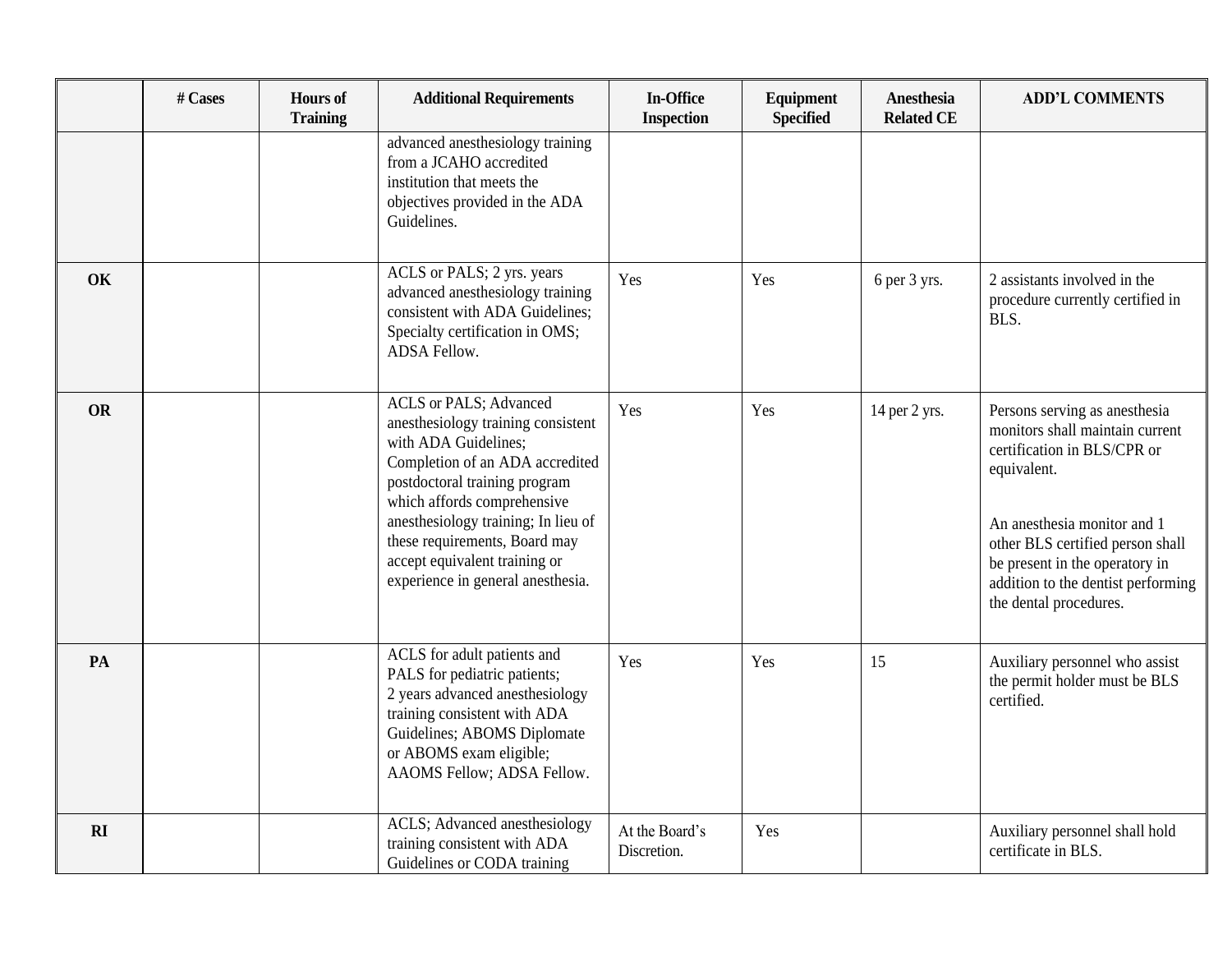|           | # Cases | <b>Hours</b> of<br><b>Training</b> | <b>Additional Requirements</b>                                                                                                                                                                                                                                                                                                            | In-Office<br><b>Inspection</b> | Equipment<br><b>Specified</b> | Anesthesia<br><b>Related CE</b> | <b>ADD'L COMMENTS</b>                                                                                                                                                                                                                                                                                                                                |
|-----------|---------|------------------------------------|-------------------------------------------------------------------------------------------------------------------------------------------------------------------------------------------------------------------------------------------------------------------------------------------------------------------------------------------|--------------------------------|-------------------------------|---------------------------------|------------------------------------------------------------------------------------------------------------------------------------------------------------------------------------------------------------------------------------------------------------------------------------------------------------------------------------------------------|
|           |         |                                    | program (e.g., oral and<br>maxillofacial surgery) which<br>affords comprehensive<br>anesthesiology training.                                                                                                                                                                                                                              |                                |                               |                                 |                                                                                                                                                                                                                                                                                                                                                      |
| <b>SC</b> |         |                                    | Administration of sedation and/or<br>anesthesia by a licensed dentist<br>shall be performed in accordance<br>with applicable guidelines<br>approved by the Board, including<br>but not limited to, current ADA<br>and/or AAPD Guidelines.                                                                                                 | At the Board's<br>Discretion.  |                               |                                 |                                                                                                                                                                                                                                                                                                                                                      |
| SD        |         |                                    | ACLS; 1 yr. advanced<br>anesthesiology training consistent<br>with ADA Guidelines; ABOMS<br>Diplomate or ABOMS exam<br>eligible; AAOMS Member;<br>ADSA Fellow.                                                                                                                                                                            | At the Board's<br>Discretion.  |                               |                                 | Dental auxiliaries must be trained<br>and capable of administering<br>BLS.<br>Dentist may not administer<br>general anesthesia or monitor a<br>patient without the presence and<br>assistance of qualified auxiliary<br>personnel.                                                                                                                   |
| <b>TN</b> |         |                                    | ACLS or PALS; 1 yr advanced<br>anesthesiology training consistent<br>with ADA Guidelines; CODA<br>OMS residency; ADSA Fellow or<br>1 yr. General anesthesia residency<br>program approved by ADSA.<br>Dentists who provide deep<br>sedation/general anesthesia for<br>children must provide evidence of<br>adequate training in pediatric |                                | Yes                           |                                 | During deep sedation/general<br>anesthesia at least two (2)<br>persons (certified in Health Care<br>Provider Life Support), in<br>addition to the operating dentist,<br>must be present.<br>When the same individual<br>administering the deep<br>sedation/general anesthesia is<br>performing the dental procedure,<br>there must be a second (2nd) |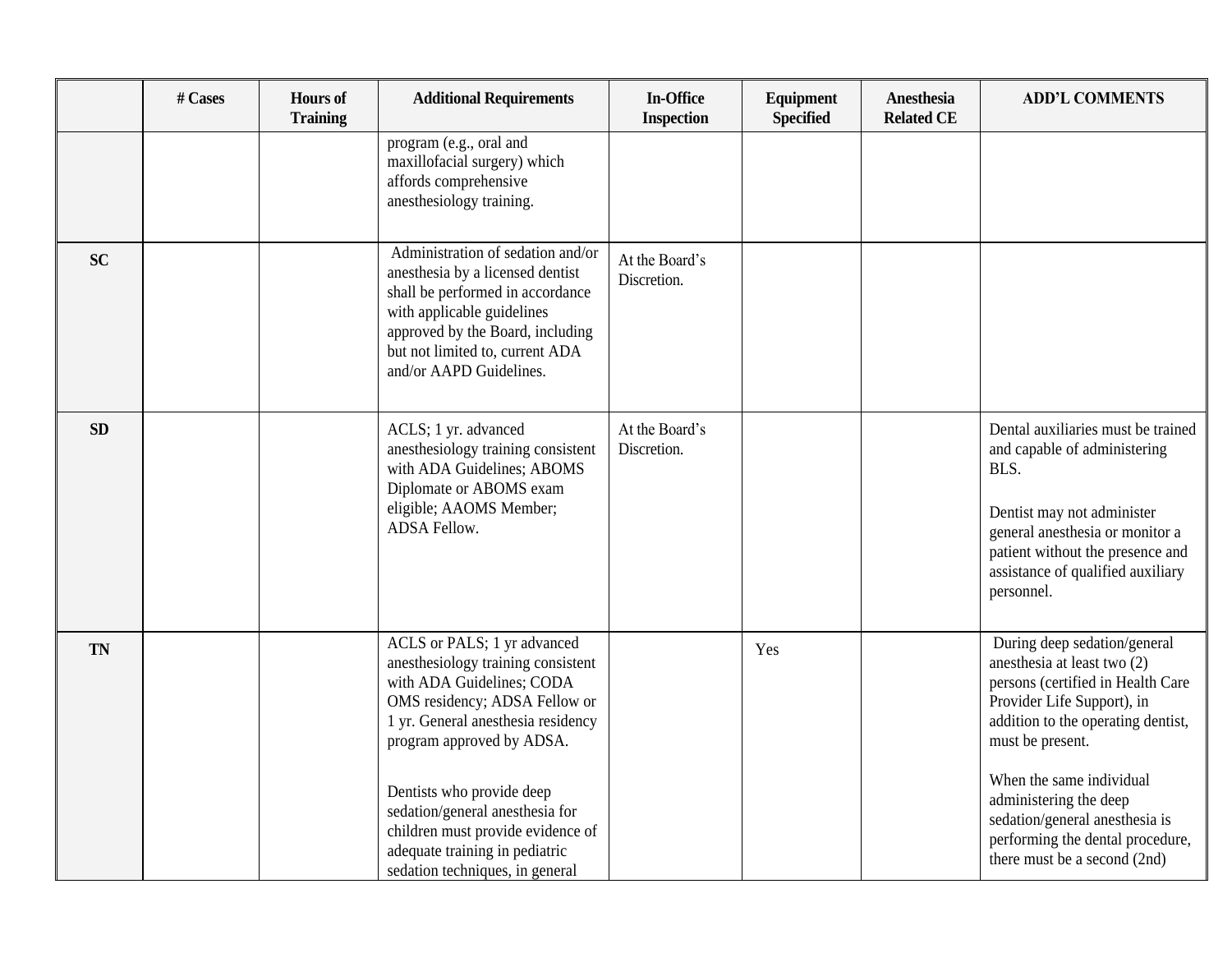|           | # Cases | <b>Hours</b> of<br><b>Training</b> | <b>Additional Requirements</b>                                                                                                                                                                                                                                                                                                                                                                                                                                         | <b>In-Office</b><br><b>Inspection</b> | Equipment<br><b>Specified</b> | Anesthesia<br><b>Related CE</b> | <b>ADD'L COMMENTS</b>                                                                                                                                                                   |
|-----------|---------|------------------------------------|------------------------------------------------------------------------------------------------------------------------------------------------------------------------------------------------------------------------------------------------------------------------------------------------------------------------------------------------------------------------------------------------------------------------------------------------------------------------|---------------------------------------|-------------------------------|---------------------------------|-----------------------------------------------------------------------------------------------------------------------------------------------------------------------------------------|
|           |         |                                    | anesthesia, and in pediatric<br>resuscitation.                                                                                                                                                                                                                                                                                                                                                                                                                         |                                       |                               |                                 | individual trained in patient<br>monitoring.                                                                                                                                            |
| <b>TX</b> |         |                                    | ACLS or PALS; Advanced<br>anesthesia training program<br>consistent with ADA Guidelines;<br>ADA accredited post-doctoral<br>training program which affords<br>comprehensive deep<br>sedation/general anesthesia<br>training.                                                                                                                                                                                                                                           | At the Bd's<br>Discretion             | Yes                           |                                 | 2 BLS certified auxiliary staff, one<br>of whom is trained in patient<br>monitoring shall be present for<br>the delivery of anesthesia care.                                            |
| <b>UT</b> |         |                                    | ACLS; 1 yr. advanced<br>anesthesiology training consistent<br>with ADA Guidelines and a letter<br>from the course director<br>documenting competency in<br>performing general anesthesia and<br>deep sedation, documentation of<br>successful completion of<br>advanced training in obtaining a<br>health history, performing a<br>physical examination and<br>diagnosis of a patient consistent<br>with the administration of general<br>anesthesia or deep sedation. |                                       | Yes                           |                                 | Equipment must be inspected<br>annually by a certified<br>technician.<br>3 qualified individuals must be<br>present during administration of<br>general anesthesia or deep<br>sedation. |
| <b>VT</b> |         |                                    | 1 yr. advanced anesthesiology<br>training consistent with ADA<br>Guidelines; ABOMS Diplomate;<br>AAOMS Fellow; ADSA Fellow.                                                                                                                                                                                                                                                                                                                                            | At the Board's<br>Discretion          | Yes                           |                                 |                                                                                                                                                                                         |
| <b>VA</b> |         |                                    | ACLS or PALS; 1 yr. advanced<br>anesthesiology training consistent<br>with ADA Guidelines; ADA                                                                                                                                                                                                                                                                                                                                                                         |                                       | Yes                           | 4 per 2 yrs.<br>Effective 2006- | Treatment team shall consist of<br>the operating dentist, a second<br>person to monitor and observe                                                                                     |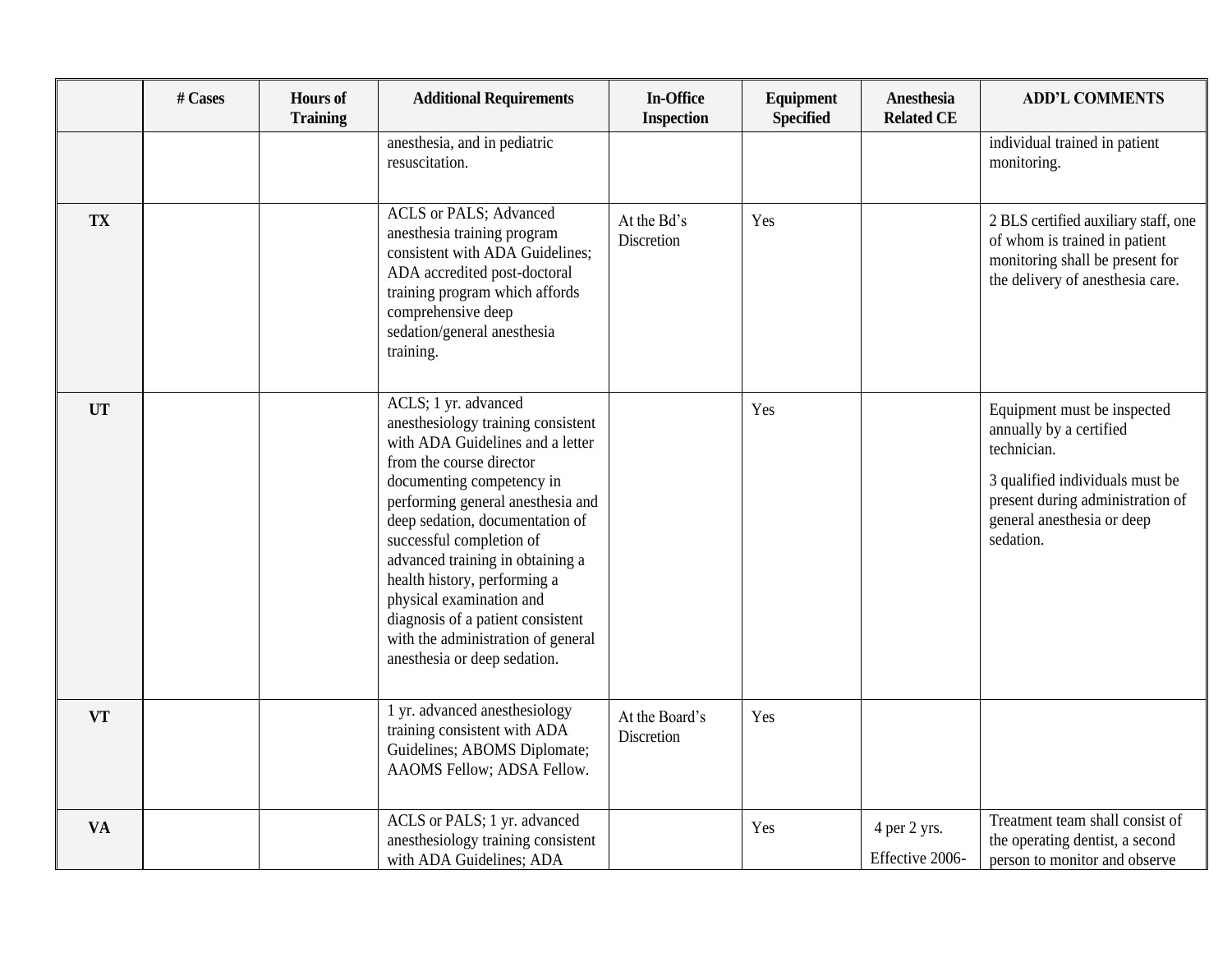|           | # Cases | <b>Hours</b> of<br><b>Training</b> | <b>Additional Requirements</b>                                                                                                                                                                                                                                                                                                                                                                                                                                                                      | <b>In-Office</b><br><b>Inspection</b> | Equipment<br><b>Specified</b> | Anesthesia<br><b>Related CE</b> | <b>ADD'L COMMENTS</b>                                                                                                                                                                                                                                                                                                                                                                                   |
|-----------|---------|------------------------------------|-----------------------------------------------------------------------------------------------------------------------------------------------------------------------------------------------------------------------------------------------------------------------------------------------------------------------------------------------------------------------------------------------------------------------------------------------------------------------------------------------------|---------------------------------------|-------------------------------|---------------------------------|---------------------------------------------------------------------------------------------------------------------------------------------------------------------------------------------------------------------------------------------------------------------------------------------------------------------------------------------------------------------------------------------------------|
|           |         |                                    | approved residency in any dental<br>specialty which incorporates 1 yr.<br>full-time anesthesia training.                                                                                                                                                                                                                                                                                                                                                                                            |                                       |                               | 06-29                           | the patient and a third person to<br>assist the operating dentist, all of<br>whom shall be in the operatory<br>with the patient during the dental<br>procedure.                                                                                                                                                                                                                                         |
| <b>WA</b> |         |                                    | ACLS; Dentists who began their<br>anesthesia training prior to 2008:<br>2 yrs continuous anesthesiology<br>training as outlined in part 2 of<br>ADA Guidelines (last revised<br>October 2005). Dentists who<br>begin their anesthesia training in<br>January 2008 or after: CODA<br>dental anesthesiology program;<br>DQAC approved anesthesiology<br>program; or 2 yr ACGME<br>accredited. New OMS applicants<br>must be: ABOMS diplomate,<br>AAOMS fellow or CODA<br>accredited OMS program grad. |                                       | Yes                           | 18 per 3 yrs.                   | AED or defibrillator must be<br>within reach within 60 seconds<br>from any area where general<br>anesthesia/deep sedation is<br>delivered.<br>Person administering anesthesia<br>and person monitoring patient<br>may not leave immediate area<br>during deep sedation/general<br>anesthesia.<br>Recovery: patient must be<br>continually observed by anesthesia<br>provider or credentialed personnel. |
| <b>WV</b> |         |                                    | ACLS; Advanced anesthesiology<br>training consistent with ADA<br>Guidelines; ADA or AMA<br>accredited postdoctoral training<br>program which affords<br>comprehensive and appropriate<br>anesthesiology training; Board<br>may also accept documented<br>evidence of equivalent training or<br>experience in general anesthesia.                                                                                                                                                                    | Yes                                   | Yes                           | 16 hrs.                         | The dentist must use an assistant<br>qualified as a monitor to monitor<br>and record the patient's condition.<br>The trained personnel must have<br>a certificate showing successful<br>completion in the last two years<br>of BLS/CPR training and the<br><b>AAAOMS</b> Office Anesthesia<br>Assistant certification or an<br>equivalent.                                                              |
| WI        |         |                                    | 1 yr advanced anesthesiology<br>training in a program approved by<br>the council on dental education of                                                                                                                                                                                                                                                                                                                                                                                             |                                       | Yes                           |                                 |                                                                                                                                                                                                                                                                                                                                                                                                         |